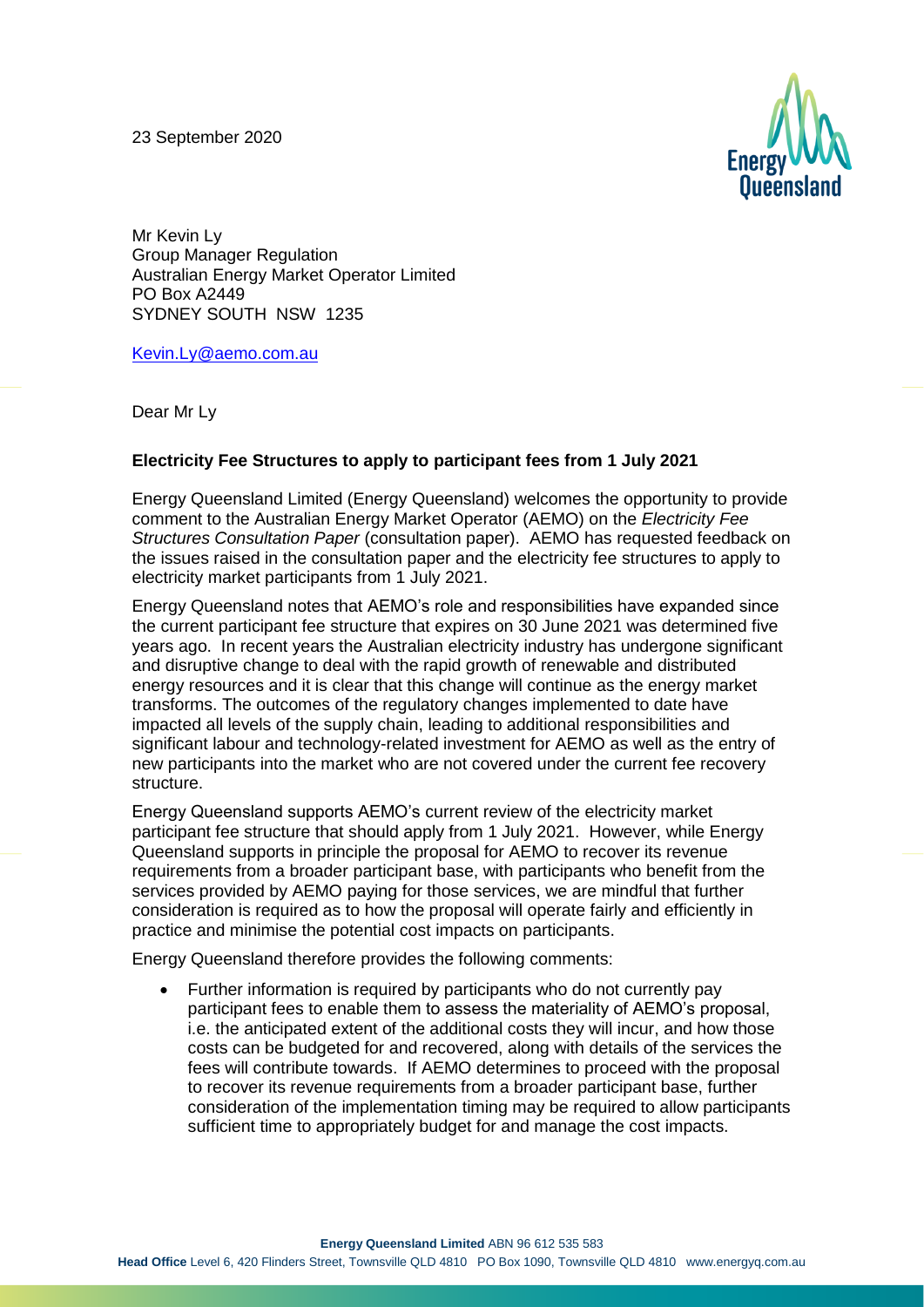- Regardless of the class of participant paying the fee, that fee will pass through the energy supply chain to customers. Consequently, the fees that are charged by AEMO to participants must be transparent, defensible and efficient. Energy Queensland therefore considers that AEMO's revenue requirements (including its debt funding approvals) and participant fee structure should be subject to enhanced scrutiny and governance to ensure they are prudent and efficient. In particular, we consider it important that:
	- The five year fee review period is retained to ensure fees are fit-forpurpose and charges remain current, particularly in light of the rapidly evolving nature of the energy market;
	- − Regulatory compliance costs are minimised, or absorbed, as far as is possible;
	- − Careful consideration is given to determining the fees that are attributable to a relevant participant (or customer) to ensure that not all participants (or customers) are required to meet all costs. For example, a customer with a direct connection to the grid should not be liable for AEMO's costs associated with embedded networks;
	- − All investments are based on a robust cost-benefit analysis and cost impacts on participants that result from large-scale change are minimised and apportioned appropriately. The extent to which some programs implemented broadly across the National Electricity Market (NEM) deliver benefits in different jurisdictions is far from clear and Energy Queensland recommends that participants should only be charged to the extent, and at such time, that those programs deliver benefits in a particular jurisdiction, with apportionment of costs based on clear governance and transparent outcomes; and
	- Increased digitalisation should improve efficiency. Therefore, we expect that AEMO's investment in market systems development will result in reduced revenue requirements for AEMO and that savings will ultimately flow through to participant fees.
- Energy Queensland agrees that costs attributable to a retail business (i.e. Market Customer) should be met by that business and that charging on a per megawatt hour basis is the appropriate method for determining charges rather than on a per National Metering Identifier basis. This approach has operated efficiently since commencement of the NEM and reflects the manner in which the wholesale market settles. We consider there is no reason to change that approach.
- Energy Queensland agrees in principle that where a participant or another third party expressly requires a bespoke service or product from AEMO, then that party should pay. However, charging participants for hub services has the potential to create uncertainty and confusion and result in complexity and administration costs which may outweigh the revenue recovered. There are too many inputs that may require exclusions, such as a participant logging system defects or vendors logging issues on behalf of participants, which have the potential to overly complicate the charging process.
- If it is determined that the participant fee structure should be expanded to include new participant categories, Energy Queensland considers the new role of demand response service provider should be included upon commencement of the wholesale demand response mechanism to ensure a level playing field